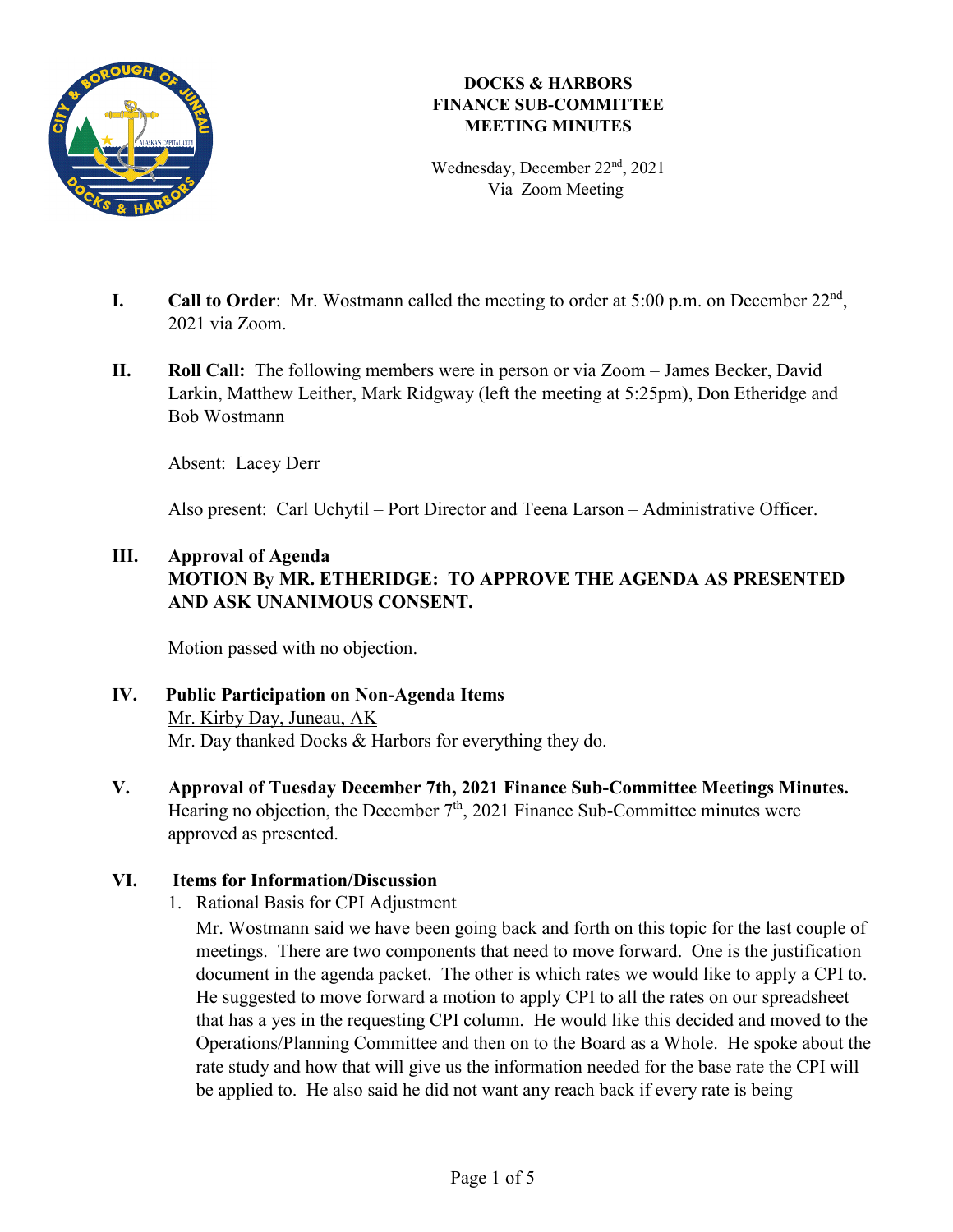

Wednesday, December 22<sup>nd</sup>, 2021 Via Zoom Meeting

reassessed in the near future. He would like to propose a simple motion to start the discussion to have the CPI applied to all the rates that have a yes in the CPI column and leave any consideration for a cap to a future time when the Board can decide it might be too high.

#### Committee Discussion

Mr. Ridgway said there are a lot of different viewpoints on this. There is more work needed to tie appropriate rates to operational costs. We started this discussion because we were quickly losing money and needed rates increased before the rate study could be completed. With all of the discussion, he has toned down what he thinks the increase should be. He is in favor of applying the CPI to rates on the list and leave it at that for now. He also spoke about possibly removing services if we do not have enough money to support our operational costs, i.e. trash and potable water in the winter.

Mr. Wostmann said Mr. Uchytil has been working with CBJ Law to see if we can adjust several rates at the same time. We are hoping that is possible so we are not forced to raise each rate individually.

Mr. Ridgway spoke about how everyone is seeing increased rates in their personal lives. Every single item is going up in price. If we cannot raise rates beyond just applying a CPI, we need to really start talking about cutting services. We need to let the public know we either raise rates or we will be forced to cut back services. He is fearful we will be running an operation in the red in the very near future.

Mr. Larkin said he agreed with rates and costs going up. The one thing not going up is incomes and we need to keep that in mind. He also asked if there is any rate we would not want a CPI on down the road.

Mr. Wostmann spoke about the rates with a no in the CPI column, some are because we do not have the authority and a few are due to it not being appropriate. He asked for members and the community to weigh in on any rates we needed to increase beyond adding a CPI.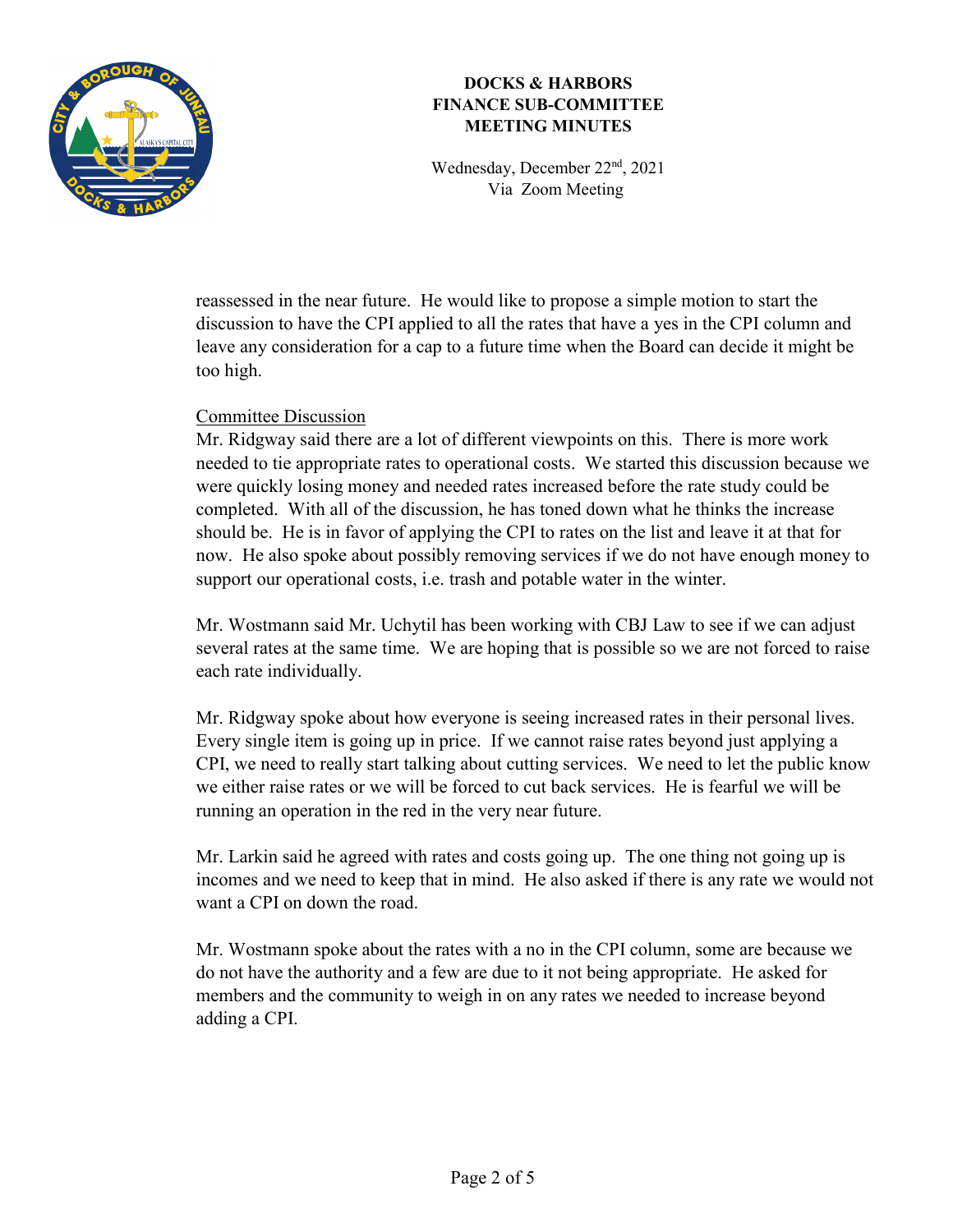

Wednesday, December 22<sup>nd</sup>, 2021 Via Zoom Meeting

Mr. Etheridge said he wanted to move forward with the CPI at this point. The Finance Committee can look at other rate increases after the rate study. He also confirmed that the Board and future Boards can change the CPI or decide not to apply it.

Mr. Leither agreed with adding the CPI. He said he does not think the public is against rate increases altogether. He does not feel changing rates on something with so little revenue is worth it.

Public Comment Mr. Kirby Day, Juneau, AK Mr. Day asked if the Marine Passenger Fee, Port Development Fee and anchoring fees are included as a yes to apply the CPI.

Mr. Uchytil said the Marine Passenger Fee and Port Development Fee will not have the CPI applied. Those two rates are clearly in the Assembly's purview, as ordinances and not regulations. He also said the anchoring fee is not for cruise ship lightering, but other vessels that anchor in our waterways.

# **MOTION By MR. RIDGWAY: ALL RATES SHOWN ON THE CBJ DOCKS & HARBORS RATE OVERVIEW SPREADSHEET UNDER THE COLUMN REQUESTING CPI INCREASE MARKED YES BE TIED TO ALASKA DEPARTMENT OF LABOR AND WORKFORCE DEVELOPMENT CONSUMER PRICE INDEX FOR URBAN ALASKA AS SOON AS POSSIBLE AND ASK UNANIMUS CONSENT.**

Motion passes with no objection.

2. Budget Cycle Review FY22 & FY23/24 Biennial Budget

Mr. Uchytil shared a PowerPoint presentation. The numbers he gave tonight were conservative, but he wanted to give the committee a quick overview of where everything stands. We must update the current fiscal year, which closes June 30<sup>th</sup>, 2022. He will be sending the FY23/24 biennial budget to the Assembly for approval in late March, 2022. The PowerPoint presentation is in the agenda packet for review.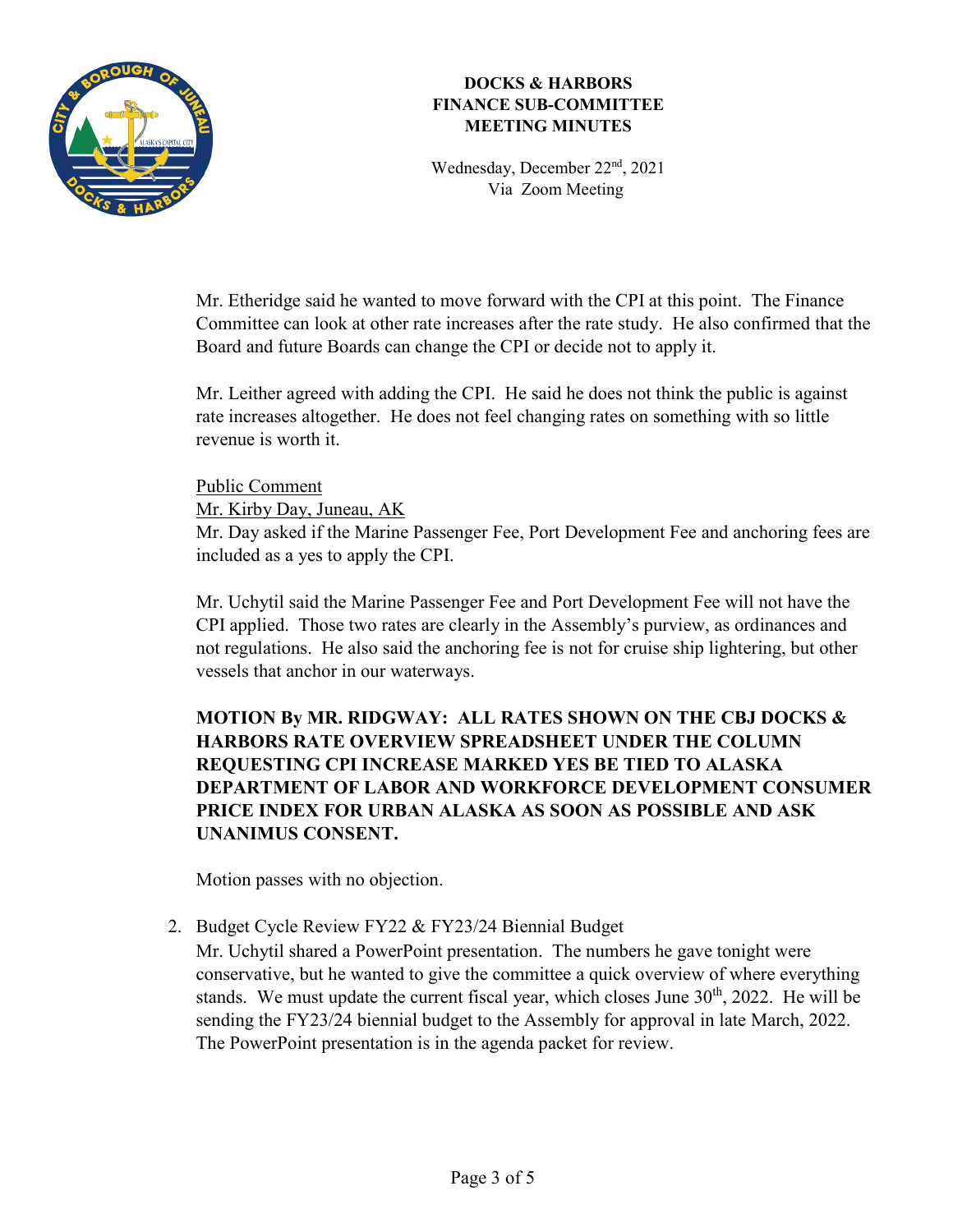

Wednesday, December 22<sup>nd</sup>, 2021 Via Zoom Meeting

Committee Questions

Mr. Wostmann asked about the UAS property. He wanted clarification the \$240,000 per year would be for a 33 year lease, but if we purchase the property it would only cost \$180,000 per year for five years.

Mr. Leither asked about the amount we spend on oil recycling, a service we provide for free.

Mr. Uchytil said he thinks it costs close to \$20,000 per year.

Mr. Wostmann confirmed these are preliminary figures and these figures will be presented again to both the Operations/Planning Committee and the Board as a Whole.

Mr. Uchytil explained it depends a lot on decisions and possible actions by the Board, how far they want to get into expenses and if any changes need to be made. The budget is a prediction, we look at cruise ship schedules and try to come up with a revenue estimation. All sorts of things affect our revenue i.e. weather, commercial charters and the commercial fishing season.

Ms. Larson wanted to add that originally we needed to have the budget to the Finance Department by January  $10^{th}$ , 2022. She has already submitted the preliminary numbers to Finance for a quick review. She asked for an extension to January  $13<sup>th</sup>$ , 2022 so we would have an opportunity to review this again with the Finance Committee at the January  $12<sup>th</sup>$ , 2022 meeting.

Public Comment – None

### **VII. Sub-Committee Action Items**

Mr. Wostmann suggested the big action item today is looking over the budget numbers, asking questions and think about what is needed. The numbers right now show either a minor profit or a loss. Considering our discussion we really need to look at the bottom line.